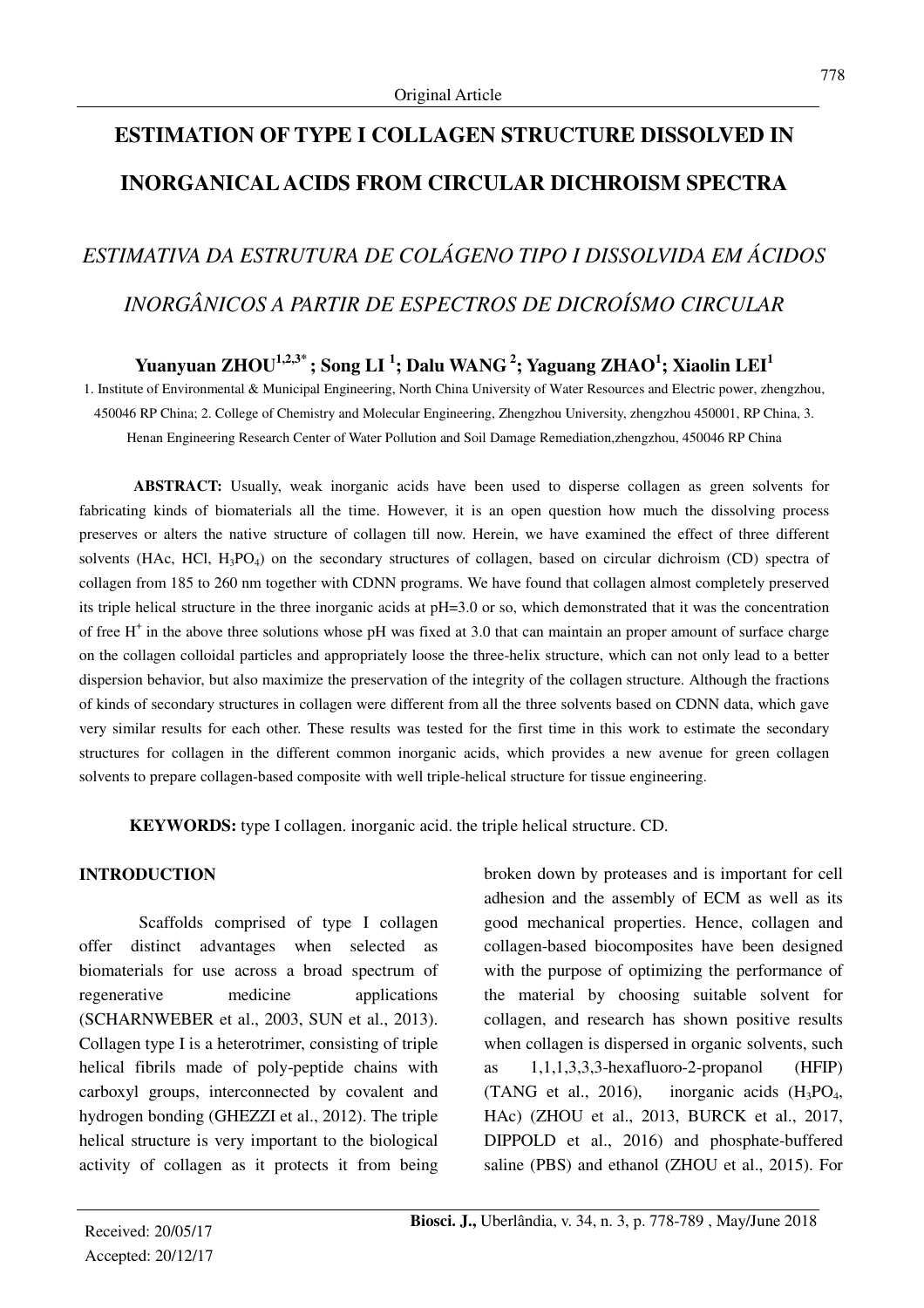example, tens of papers dealt with collagen to prepare collagen or collagen-based composite, mostly by dissolving it in 1,1,1,3,3,3-hexafiuoro-2-propanol (HFIP) and 2,2,2-trifiuoroethanol (TFE) (RASHTRAPAL et al., 2017). However, it was demonstrated that fluoroalcohols denature the molecular structure of collagen via hydrophobic and hydrophilic interactions that unfold the triple helix and produce an ''open-helical structure'' (DONG et al., 2011). Besides, Hirano et al. described the production of chitosan/collagen fibers produced by wet spinning from an aqueous 2% acetic acid-methanol solution spun into an aqueous 5% ammonia solution containing 40-43% ammonium sulfate (SRIPRIYA et al., 2011). Likewise, Fofonoff and Bellhave reported a method for forming collagen fibers by wet spinning from an aqueous 0.05% acetic acid (0.5M) solution (ACKERMAN et al., 1999). Overall, weak inorganic acids have been typically dispersed collagen in order to improve their bio-compatibility, while maintaining the specific triple helical structure of the original collagen. However, the effect of usually used inorganic acids on the structure of collagen type I are not clear till now, which need to be fully demonstrated from CD spectra. In the present study, we investigated the effect of three different common solvent systems on the triple helical structure of collagen and the secondary structure of collagen estimation were applied to the CD spectra using CDNN programs over the spectral range of 185-260 nm to obtain detailed quantitative information about the triple helical fraction of collagen in different common inorganic acids solvents.

### **MATERIAL AND METHODS**

#### **Materials**

Lyophilized type-I collagen from calf skin was a generous gift of the Tianjin Sannie Bio-engineering Technology Co., Ltd, China. Hydrochloric acid (HCl, 32%) , acetic acid (HAc,

CH<sub>3</sub>COOH) and phosphoric acid (H<sub>3</sub>PO<sub>4</sub>, 85.0% $\sim$ 90.0%) were purchased from Sigma-Aldrich and used as received.

#### **Preparation of collagen solutions.**

The samples were prepared by dissolving collagen in three different solvent systems as followed: 10% w/v collagen solution was prepared by dissolving collagen in HAc, HCl, and  $H_3PO_4$ , and the pH of three different inorganic acids was altered from 0.5 to 4.0 at almost 0.5 interval to study the effect of inorganic acids solvent on the secondary structure of collagen.

#### **Characterization**

Circular Dichroism (CD) spectropolarimetry was employed to characterize the structure of collagen in solutions. CD spectra were recorded at 20°C over the wavelength interval of 190-280 nm with a path length of the cuvette for 1 mm (Chirascan, Applied Photophysics Ltd ). A scan speed of 1 nm/s was used with an average of three scans per sample. The amount of triple helix was calculated according to the following equation (BURCK et al., 2013, DONG et al., 2011):

$$
\%TH = \frac{\theta_{obs} - \theta_D}{\theta_H - \theta_D} \times 100 \qquad \qquad \dots \dots \dots (1)
$$

where  $\%_{TH}$  is the percentage of folded protein,  $\theta_{obs}$ ,  $θ$ <sub>H</sub>, and  $θ$ <sub>D</sub> represent the ellipticity values measured at 221 nm for the sample, and for the collagen solutions at 10°C and 90°C, respectively, in 0.05 M HAc. The particle size and the Zeta potential of collagen dispersion (1mg/mL) were determined with BDL-A Surface Potential-Particle Sizer (Shanghai Technical Super-vision Bureau).

#### **RESULTS AND DISCUSSION**

#### **HAc system**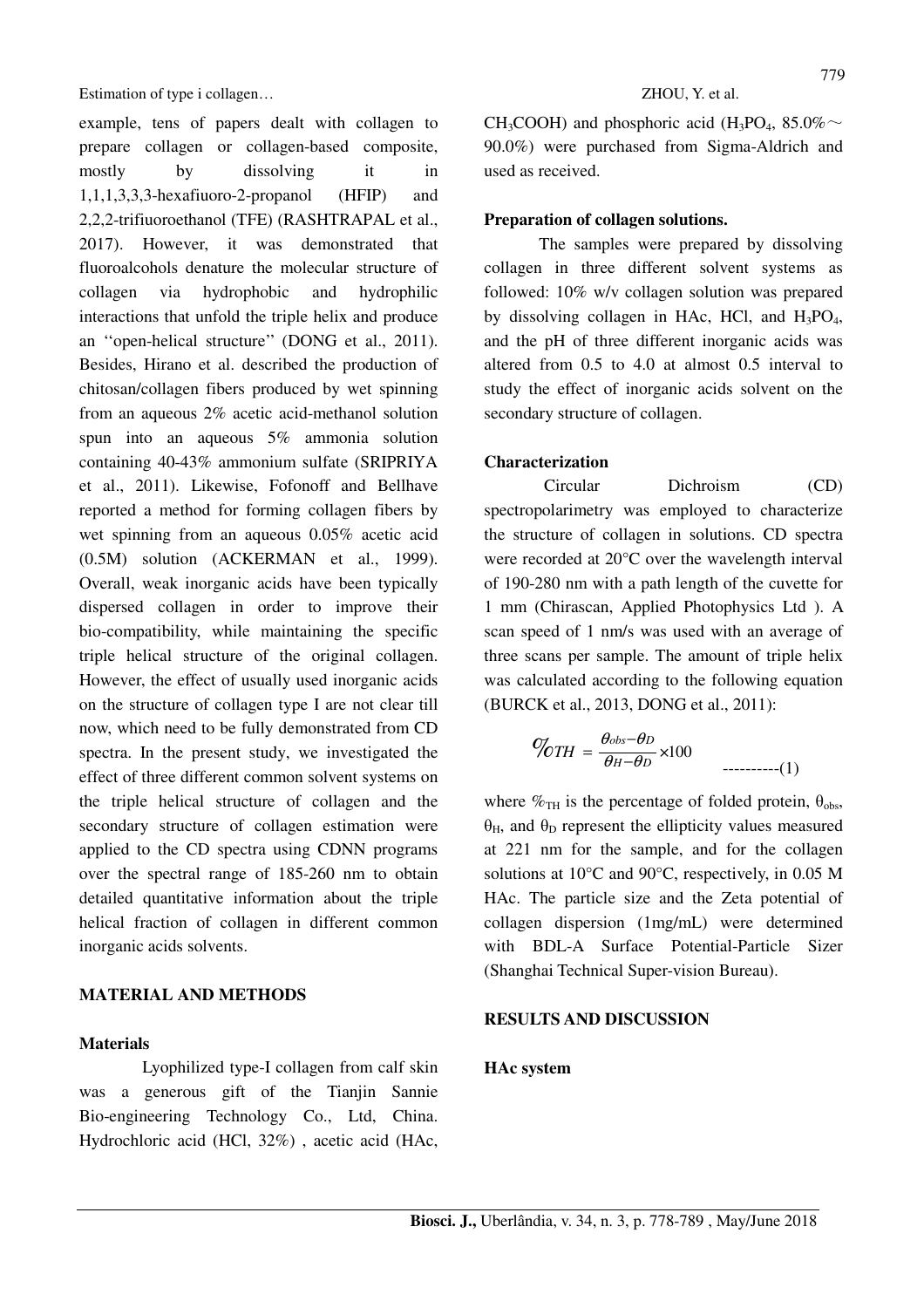

**Figure 1.** CD spectra of native collagen dissolved in different HAc solvents (a)  $pH=4.0$ , (b)  $pH=3.5$ , (c) pH=3.0.

Characterization of the triple helix structure of collagen in HAc solutions with different pH was carried out by means of CD spectroscopy, which utilized the differential absorption of left and right handed circular polarized light in an asymmetric environment to assess secondary structure (ACKERMAN et al., 1999), and the results are shown in Fig.1 and Fig.2. Native collagen displays a characteristic CD spectrum with a negative peak at around 198 nm, across-over at 214 nm and a positive peak at around 220 nm, that corresponds to the triple helix structure, whose intensity decreases upon denaturation (TRONCI et al., 2013).As shown in Fig.1, when the pH value of HAc solution is from 3.0 to 4.0, the CD spectra of native collagen in HAc solution are almost the same, with a typical positive peak at around 221 nm and a typical negative peak at around 198 nm. Obviously, it seems to be different in the intensity of the peak, which is actually caused by the different concentration of collagen in the HAc solution. Therefore, the results showed that the natural structure of collagen was less damaged in the three kinds of HAc solutions. According to equation (1), the triple helix of the native collagen in HAc solution at pH=3.0 was still preserved up to 88.6%.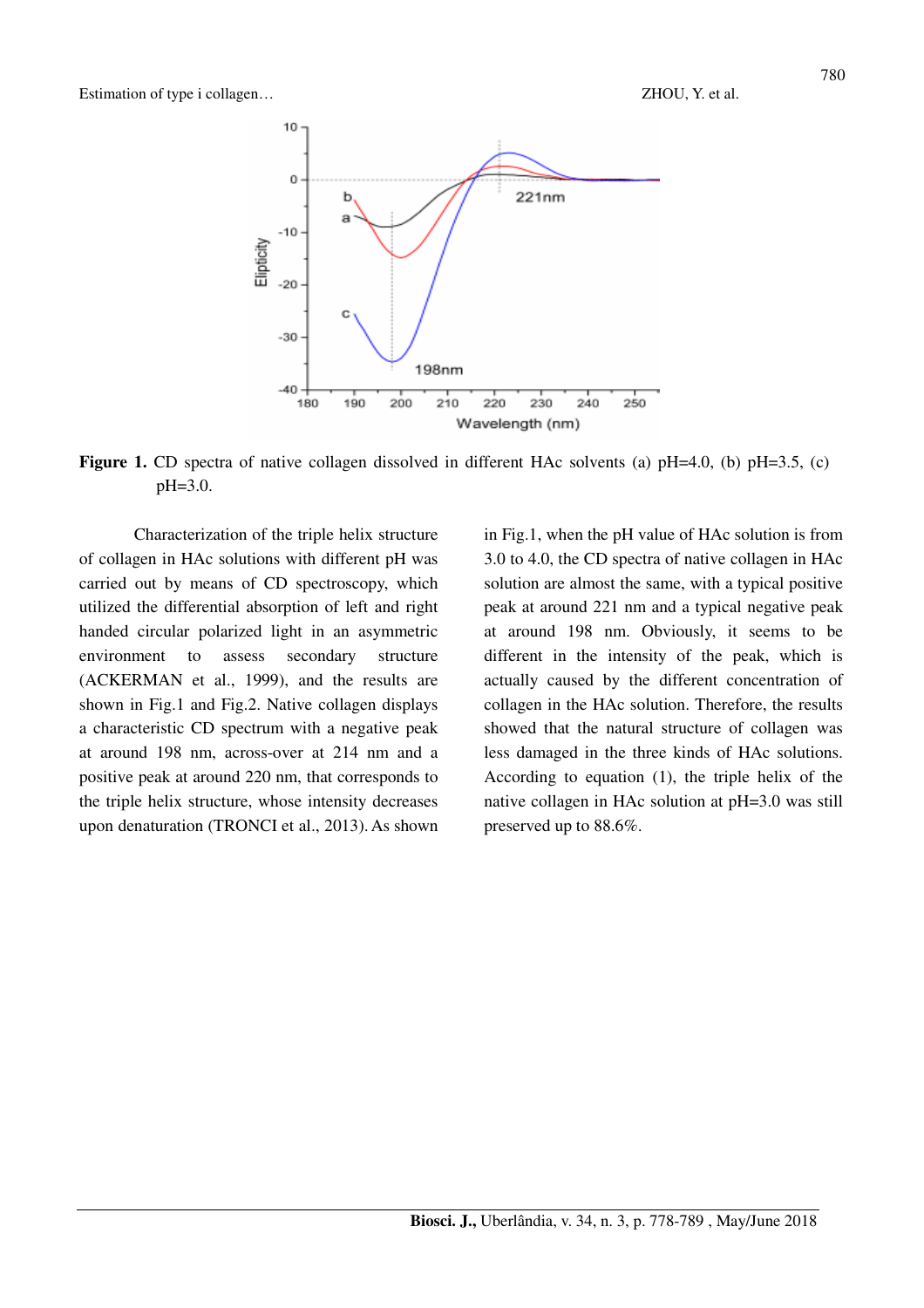

Figure 2. CD spectra of native collagen dissolved in different HAc solvents (a)  $pH=2.5$ , (b)  $pH=2.0$ , (c) pH=1.5, (d) pH=1.0.

But if the pH value of HAc solution is lower than 3.0, the CD spectra of native collagen in HAc solution are markedly different as presented in Fig.2, which means that the triple helical structure of native collagen is gradually destroyed. Consequently, when the pH value of HAc decreases to 2.0, the positive peak totally disappeares, which is the characteristic of the random conformation of polypeptide chains. Therefore, when the pH of the solution is lower than 3.0, too much  $H^+$  can force collagen molecules irreversibly unwinded into random polypeptide chains, which means that collagen molecules lost their biological activity. So the concentration of acids is always limited to a low

extent when they are chosen to be solvents for dispersing collagen. Among the most cited inorganic acid, HAc system at pH 3.0 is the most used to dissolve collagen with well preservation of triple helices because of its low cost and low toxicity. This was in line with our previous results (QI et al., 2015) that the solvent whose pH was kept at 3.0 unchanged could provide the desired hydrogen ions to be absorbed on the surface of collagen colloidal particles, and therefore not only had a better dispersion behavior, but also maintained the more native structure unchanged than others samples.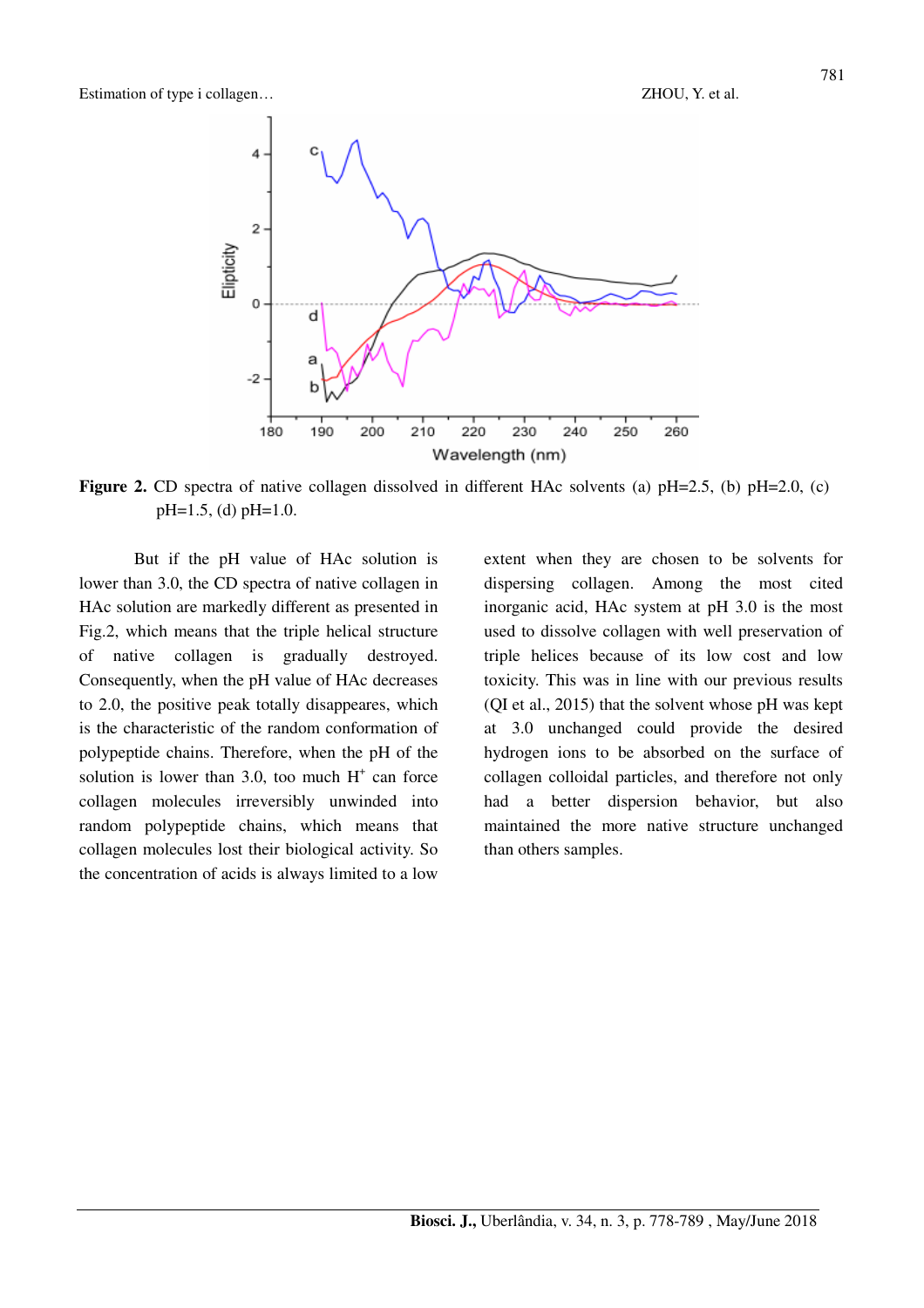

**Figure 3.** Different secondary structure level of native collagen in HAc solution at different pH

In addition, CD utilizes the differential absorption of left and right handed circular polarized light in an asymmetric environment to assess secondary structure. The amide bonds of a protein in highly ordered conformations such as α-helices, β-sheets, or the PP-II helix exhibit characteristic spectral line shapes due to the specific orientations of the chromophores contained in the protein backbone (ZHANG et al., 2014). Fig.3 shows the different secondary structure level of native collagen in HAc solutions at high different pH values, which are estimated from CD data using CDNN software. When the pH value is lower than 3.0, the secondary structure level of native collagen in HAc solutions can not be correctly measured, due to the disordered CD spectra obtained from collagen

#### **HCl system**

in HAc solution at low pH value. When the pH of HAc solution is 3.0, the  $\alpha$ -helices fraction in collagen molecule is highest up to 89.2%. When the pH values are increased to 3.5 and 4.0, the α-helices fraction decreases to 80.4 and 61.4, respectively. However, the random coil fraction gradually increases with the increasing of the pH value. This was not surprising that  $\alpha$ -helices in the peptide chains was formed by the hydrogen bonds between amide hydrogen and carbonyl oxygen. In aqueous systems, the amide hydrogen and carbonyl oxygen on the peptide bond can not only form internal hydrogen bonds, but also hydrogen bonds with water molecules, and the latter could lead to an increase in random coil fraction ( HE et al., 2011).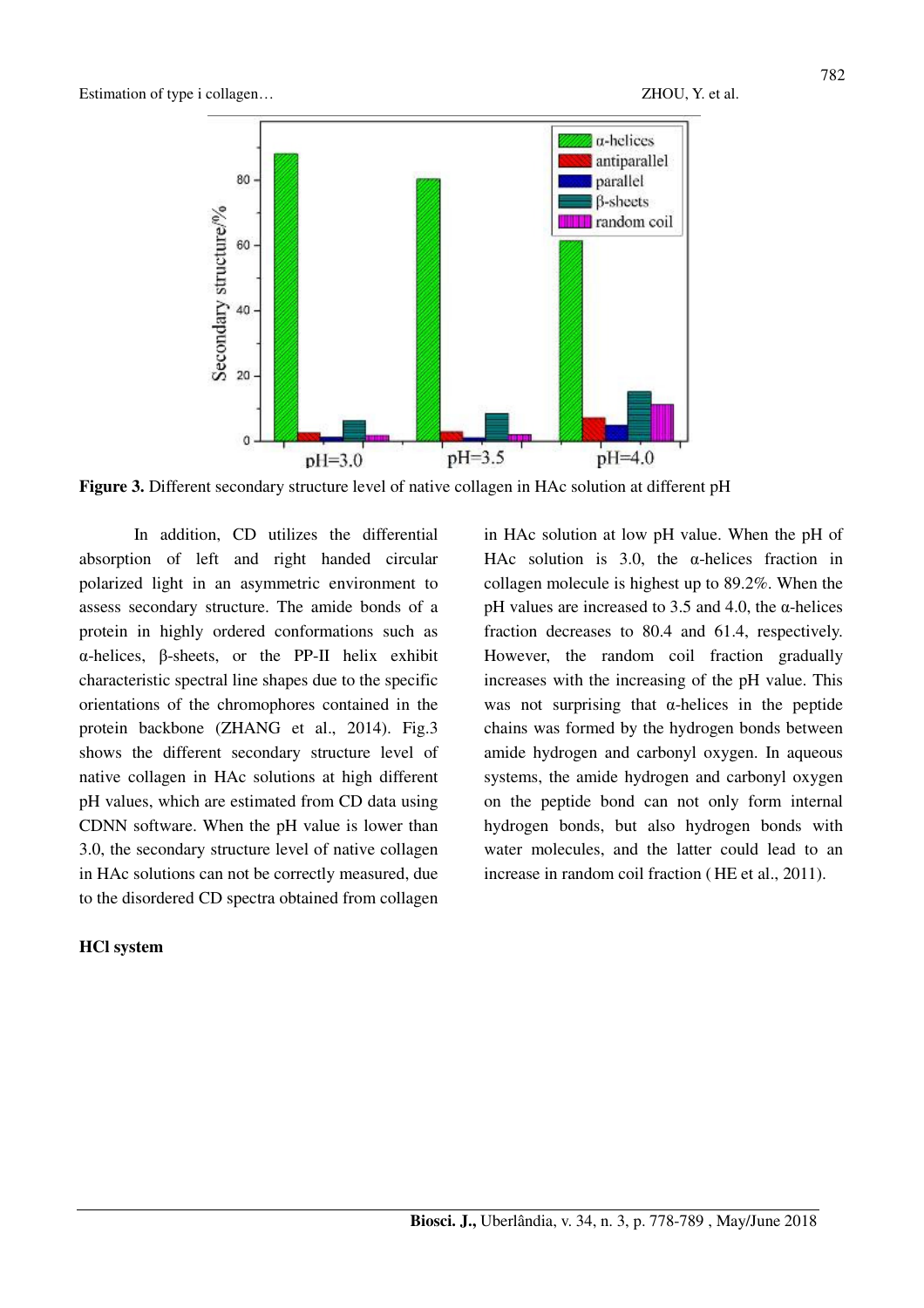

**Figure 4.** CD spectra of native collagen dissolved in different HCl solvents (a)  $pH=4.0$ , (b)  $pH=3.5$ , (c)  $pH=3.0$ , (d)  $pH=2.5$  (e)  $pH=2.0$ , (f)  $pH=1.5$ , (g)  $pH=1.0$ , (h)  $pH=0.5$ .

Figure 4 shows the CD spectra of collagen in HCl sulution at different pH values. As expected, when the pH of the HCl solution is 3.0, collagen, in the absence of solution, gives a sinusoidal CD spectrum consisting of a positive band at 221 nm, and a negative band with a peak at approximately 197 nm, which is characteristic of the collagen triple-helical structure. When the pH is adjusted to 3.5 and 4.0, the peak position of the positive peaks shift from the initial 221 nm to 223 nm and 226 nm, and the negative peak position from the initial 198 nm are translated to 199 nm and 205 nm, respectively. The reason for the changes in the positive and the negative peaks were not clear. One possibility was that the increase of pH in HCl solution, resulted in the decrease of collagen concentration in the solution. When the pH value of HCl solution is lower than 2.0, there is a decrease in molar ellipticity at 221 and 197 nm as the pH of the solvent increased. When the pH value of HCl solution decrease to 1.0, the positive peak about 221 nm totally disappeares, which is the characteristic of the random conformation of polypeptide chains and is possibly due to the acid hydrolysis of collagen in

the presence of excess  $H^+$  in HCl solution. When HCl solvent at a certain pH to dissolve collagen can be combined with the basical molecules in the collagen molecules as a consequence of breaking the intermolecular and intramolecular ionic bonds as well as hydrogen bonds and other non-covalent crosslinking bonds in collagen molecules, and then destroy the non-helical crystalline region of collagen (SARKAR et al., 2014), the absence of covalent bonds between triple helices make collagen soluble in HCl solutions, thus allow its dissolution. Hence, the pH value of HCl solvent is critical to the preservation of collagen triple helices. This results demonstrated that the moderate acid environment at a proper pH value could appropriately loose the three-helix structure, which not only led to a better dispersion behavior, but also maximized the preservation of the integrity of the collagen structure. However, when the pH value of HCl solvent is too low, collagen is extensively denatured after the disolving process and collagen in solution preserved only a very small amount of triple helix even totally acidolysis to peptide.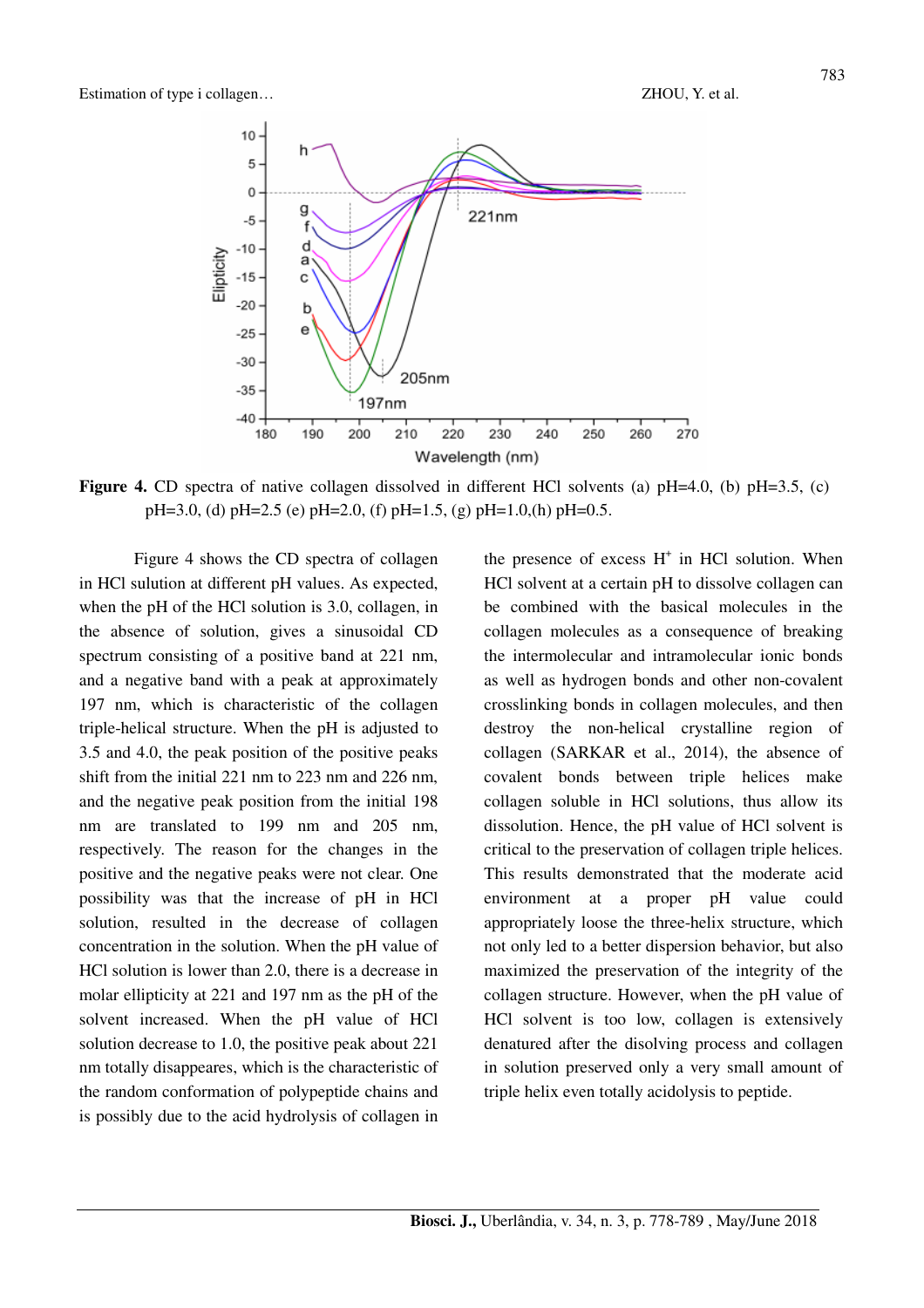

**Figure 5.** Different secondary structure level of native collagen in HCl solution at different pH

The composition of the secondary structure of the collagen in HCl system are presented in Fig.5, which shows that the helix content reach the highest up to 98.2% at pH=2.5, whereas the random crimp content is the lowest to zero. It is worth noting that the helix content estimatd with CDNN estimates is significantly higher than the data using equation  $(1)$ (85.69%). One possible reason was that there is a difference between the input conditions and the real experimental values. In addition, this experiment was based on the hypothesis that the collagen peptide chains were monomeric (GHEZZI et al., 2013), without considering more complex forms of polymerization. Meanwhile, ignoring the interaction of the free peptide chains in collagen molecules. As can be seen from Fig.5, the fractions of  $\alpha$ -helices and random coil have not been always increased or

reduced, but with a very similar trend for all seven samples at different pH. Especially to deserve to be mentioned, HCl molecules, unlike HAc, can be completely ionized in solutions and chloride ions has little interaction with collagen molecules. These considerations indicated that only hydrogen ions in HCl solutions could affect the dispersing process of collagen. However, it was pointed out that it was somewhat difficult to make direct comparison among secondary structure fractions of collagen in the different solvents. Indeed, for this kind of samples, secondary structure fractions depended on many factors such as experiment conditions and so on.

#### **H3PO4 system**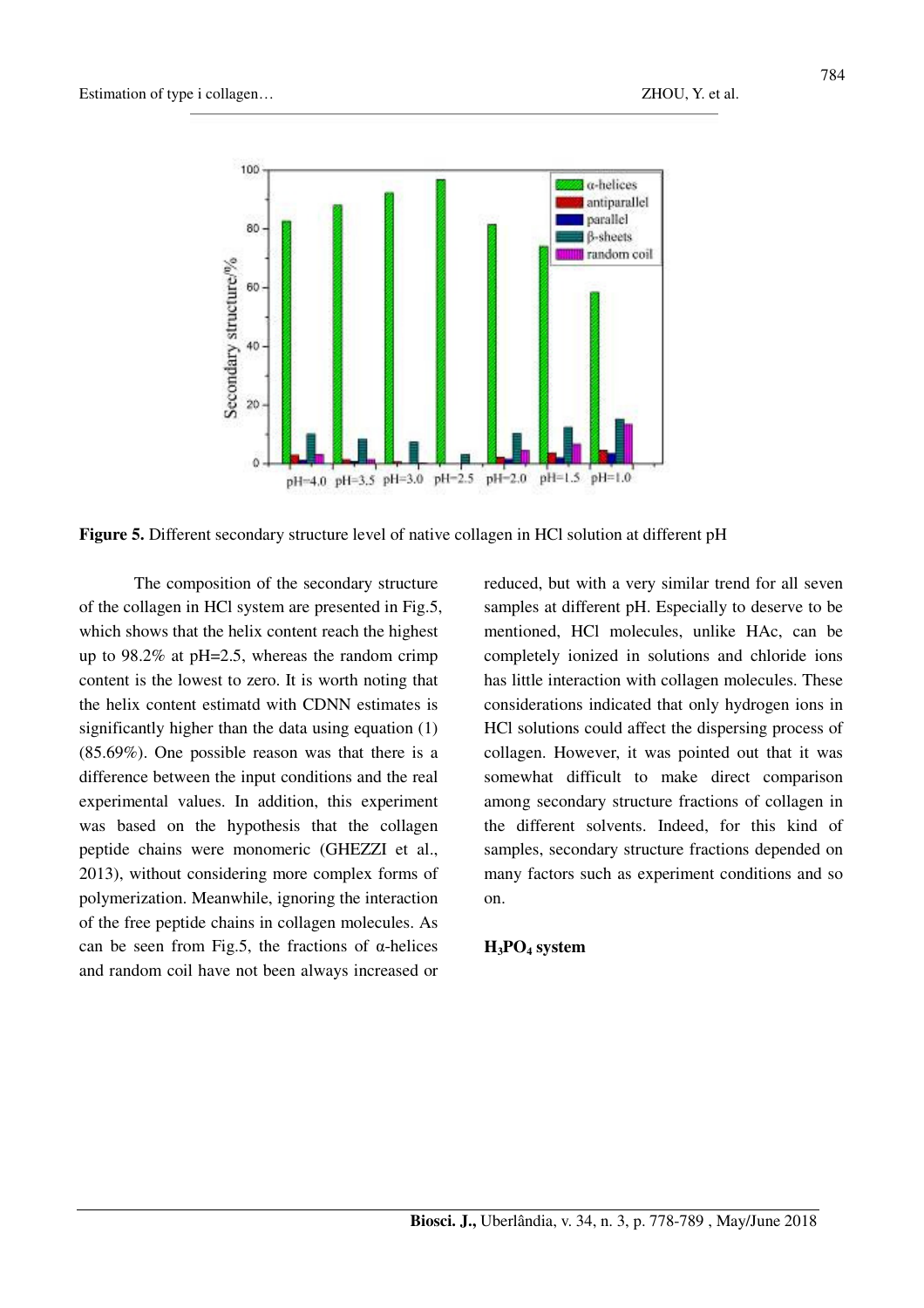

**Figure 6.** CD spectra of native collagen dissolved in different  $H_3PO_4$  solvents (a)  $pH=4.0$ , (b)  $pH=3.5$ , (c)  $pH=3.0$ , (d)  $pH=2.5$  (e)  $pH=2.0$ , (f)  $pH=1.5$ , (g)  $pH=1.0$ , (h)  $pH=0.5$ .

CD spectra of native collagen in  $H_3PO_4$ solution are presented as in Fig.6. It can be seen from Fig.6 that native collagen spectra in  $H_3PO_4$ solvent at different pH gave spectra that are more similar to the spectrum of collagen in HCl solution than to the collagen in HAc solution. However, there was a significant difference between the solution spectra in  $H_3PO_4$  and HCl at higher pH values (between 3.0 and 4.0). That was collagen in  $H_3PO_4$  at pH =3.0 had a positive ellipticity at wavelength of  $\sim 221$  nm and a negative band at wavelength of ~197 nm, which was accepted as an indicator of triple helical structure. According to equation (1), the fraction of triple helix can be caculated as  $88.25\%$  for collagen in  $H_3PO_4$  solvent at pH 3.0, 82.68% at pH 3.5, and 78.32% at pH 4.0.

But if the pH value of  $H_3PO_4$  solution is lower than 1.0, for example, at  $pH = 0.5$ , denatured collagen only exhibits the negative peak, which is characteristic of randomly arranged a-chains. As it was known, the diluted  $H_3PO_4$  system (0.06M) was a commonly used to dissolved collagen for preparing collagen-based biomaterials, pH of that can be calculated to be about 2.1. Accordingly, in Fig.7 collagen sample at pH 2.0 shows a weak positive and negative peak at 221 nm and 197nm respectively, which are the indication of the triple helical structure existence about 77.6% (using equ.1). Therefore, the calculated triple helical fraction by our work for the first time indeed provide information that  $0.06M$  H<sub>3</sub>PO<sub>4</sub> can be a better solvent for dissolving collagen.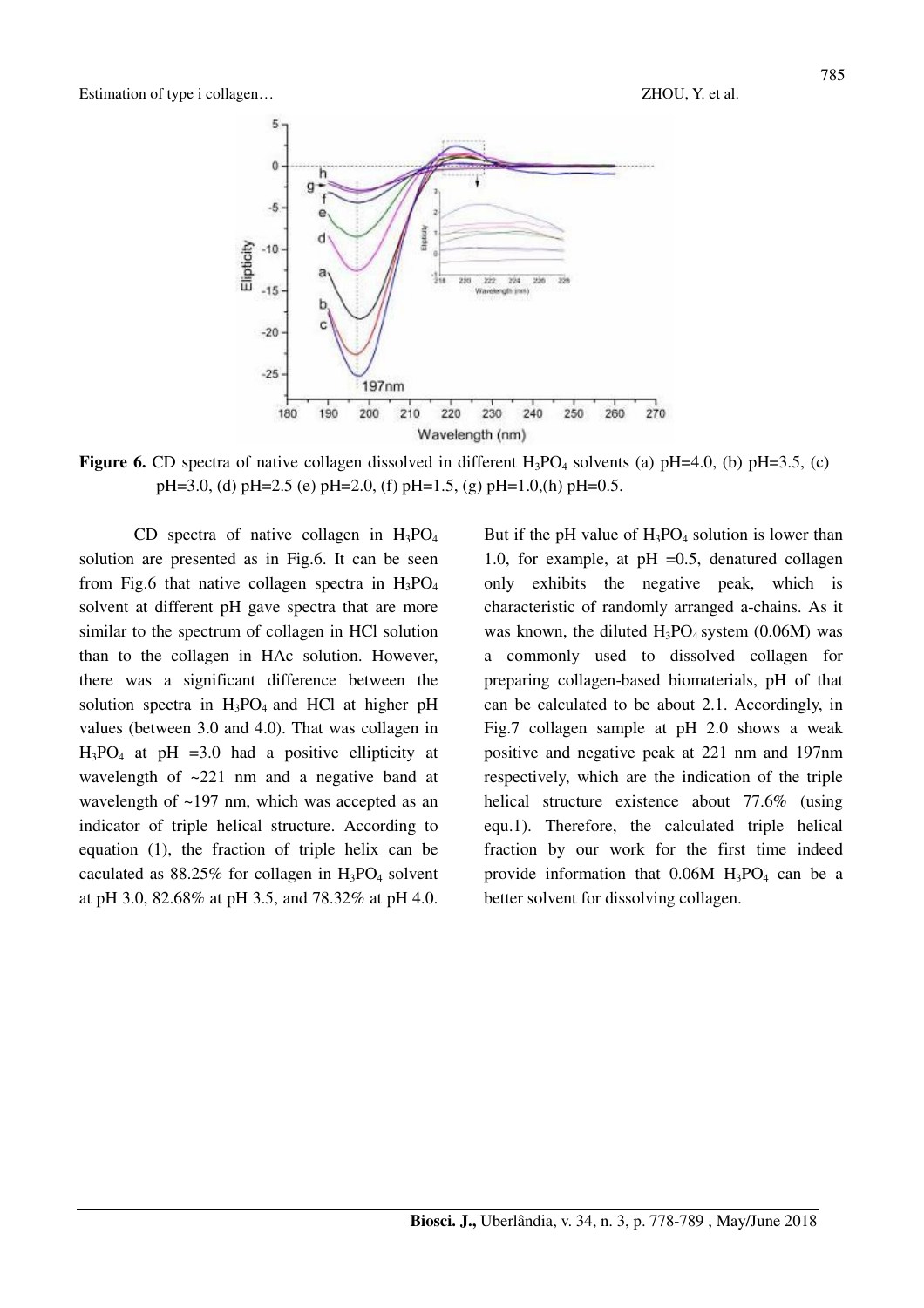

**Figure 7.** Different secondary structure level of native collagen in H<sub>3</sub>PO<sub>4</sub> solution at different pH

Figure 7 shows the composition of the secondary structure of the collagen in the  $H_3PO_4$ system using CDNN. From Fig.7, we still can see that caculations at pH 3.0 gave more  $α$ -helices fractions compared to the other pH values, but with very similar results for the other two solvent systems. In particular CD spectra enabled to calculate an amount ofα-helices of 97% in the collagen solution produced from  $H_3PO_4$  at pH 3.0. It is important to noted that collagen is easily activated by the phosphorylation reagent, and therefore the absorbed  $H_3PO_4$  molecule on the side chain of the collagen can further penetrate into the triple helix of the collagen molecule, which are beneficial to causing the original chain to swell, resulted in a increases of the length of collagen molecular chain. One of the difference between H3PO4 and HAc is that its ionic strength is large and the increase in ionic strength can enhance the interaction of the polymers and weaken the interactions between polymers and solvent (PERDIGAO et al., 1996).

#### **CONCLUSIONS**

Type I collagen solution from weak inorganic acid solvents can be prepared to designe kinds of collagen-based biomaterials, but the effect of the common inorganic acid solvents on the secondary structure of collagen has not been reported in detail till now. In this study, we investigated the structure of collagen in different three inorganic acid solvents using CD spectroscopy in details. The experimental results were compared with the structure of native collagen, and data evaluation procedures to determine the α-helices fraction in the collagen solution were established. We demonstrated that collagen was completely denaturation in HAc solvents with low  $pH \approx 3.0$ ). Whereas collagen was completely denaturation in both HCl and  $H_3PO_4$  solvents with low pH (< 1.5), the native structure was basically preserved with high pH ( $>3.0$ ), and partially preserved with pH between 1.5 and 3.0. It should be noted that the moderate acid environment at a proper pH value can appropriately loose the three-helix structure, which can not only lead to a better dispersion behavior, but also maximize the preservation of the integrity of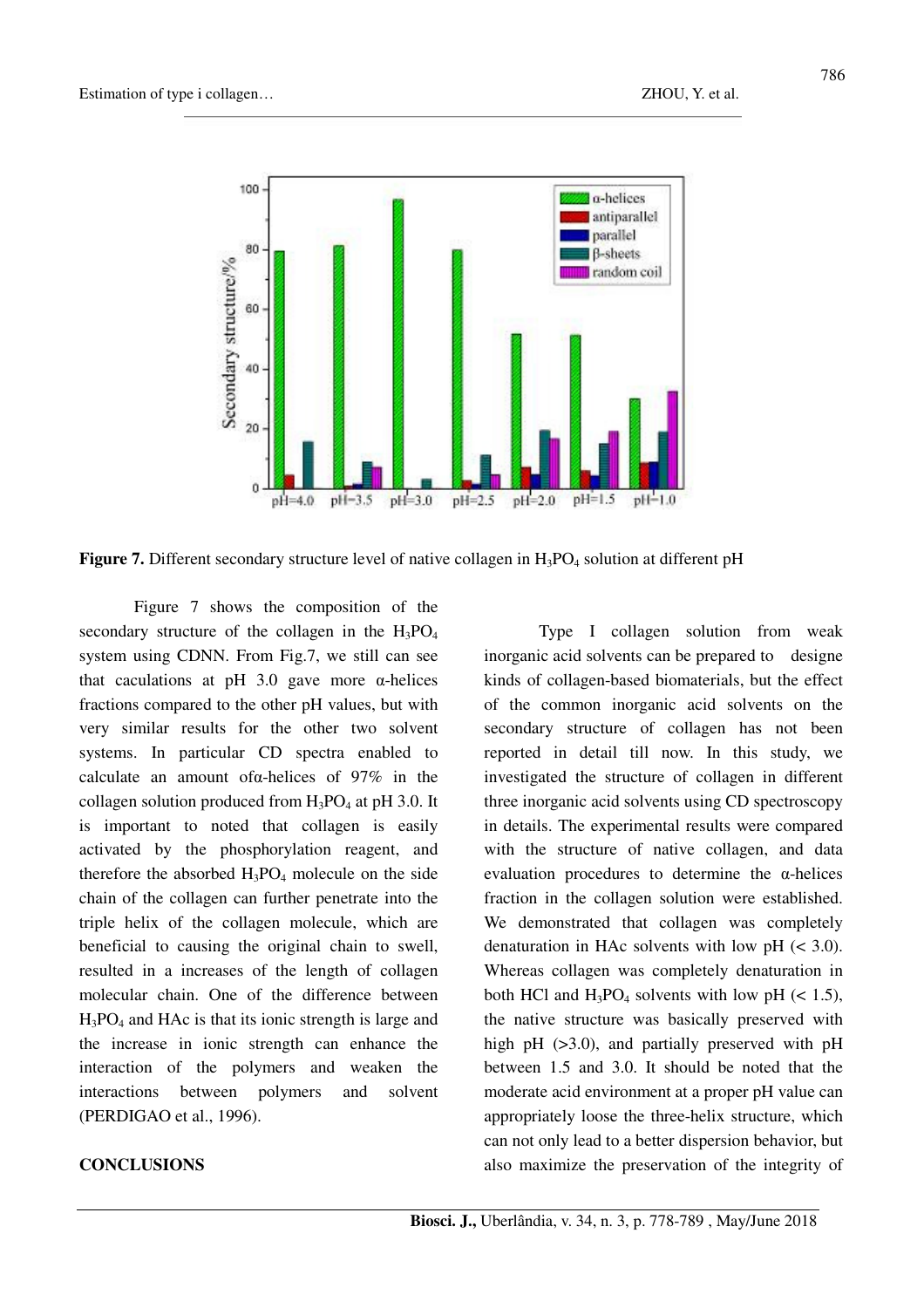the collagen structure. Then, CDNN programs was performed to test the effect of different solvents on the secondary structure of collagen, all of the three solvents gave the fractions of different secondary structures which are almost identical to each other and relatively independent of the pH values. When the pH of the solution was lower than 3.0, too much H + would force collagen molecules irreversibly unwinded into random polypeptide chains, and the unfolded fraction increased. By comparing fractions of different secondary structures of collagen in different solvents, we demonstrated that it is not just the pH value, but also the kind of inorganic acid will result with certain amount of the secondary structure in the end product and sacrifice over the native structure. Our results have provided clues to the development of a better solvent for type I collagen in the future, which promote the widespread use of collagen into biomedical applications such as suturing, wound dressing and wound closure.

#### **ACKNOWLEDGEMENTS**

This work is financially supported by the Key Research Program of the Universities and Colleges in Henan Province (17A150035) and the Talent Research Start-up Fund of North China University of Water Resources and Electric Power (201611). We also thank Science and Technology Key Project of Henan Province (172102210377) for project support.

**RESUMO:** Habitualmente, os ácidos inorgânicos fracos têm sido usados para dispersar colágeno como solventes verdes para fabricar tipos de biomateriais o tempo todo. No entanto, é uma questão aberta quanto o processo de dissolução preserva ou altera a estrutura nativa do colágeno até agora. Aqui, examinamos o efeito de três solventes diferentes (HAc, HCl, H3PO4) nas estruturas secundárias de colágeno, com base em espectros de dicroísmo circular (CD) de colágeno de 185 a 260 nm em conjunto com programas CDNN. Descobrimos que o colágeno preservou quase completamente sua estrutura helicoidal tripla nos três ácidos inorgânicos a pH = 3,0 ou mais, o que demonstrou que foi a concentração de H+ livre nas três soluções acima cujo pH foi fixado em 3,0 que pode manter uma boa quantidade de carga superficial sobre as partículas coloidais de colágeno e destrói adequadamente a estrutura de três hélices, o que não só pode levar a um melhor comportamento de dispersão, mas também maximizar a preservação da integridade da estrutura de colágeno. Embora as frações de tipos de estruturas secundárias em colágeno fossem diferentes de todos os três solventes com base em dados CDNN, que deram resultados muito semelhantes entre si. Estes resultados foram testados pela primeira vez neste trabalho para estimar as estruturas secundárias para o colágeno nos diferentes ácidos inorgânicos comuns, o que fornece uma nova alternativa para solventes de colágeno verdes para preparar compósitos à base de colágeno com a estrutura helicoidal tripla para engenharia de tecidos.

**PALAVRAS-CHAVE:** Colágeno tipo I. Ácido inorgânico. Estrutura tripla helicoidal. CD

#### **REFERENCES**

ACKERMAN, M. S.; BHATE, M.; SHENOY, N.; BECK, K.; RAMSHAW, J. A.; BRODSKY, B. Sequence dependence of the folding of collagen-like peptides single amino acids affect the rate of triple-helix nucleation. **J Biol Chem.** v. 274, p. 7668-7673, 1999. https://doi.org/10.1074/jbc.274.12.7668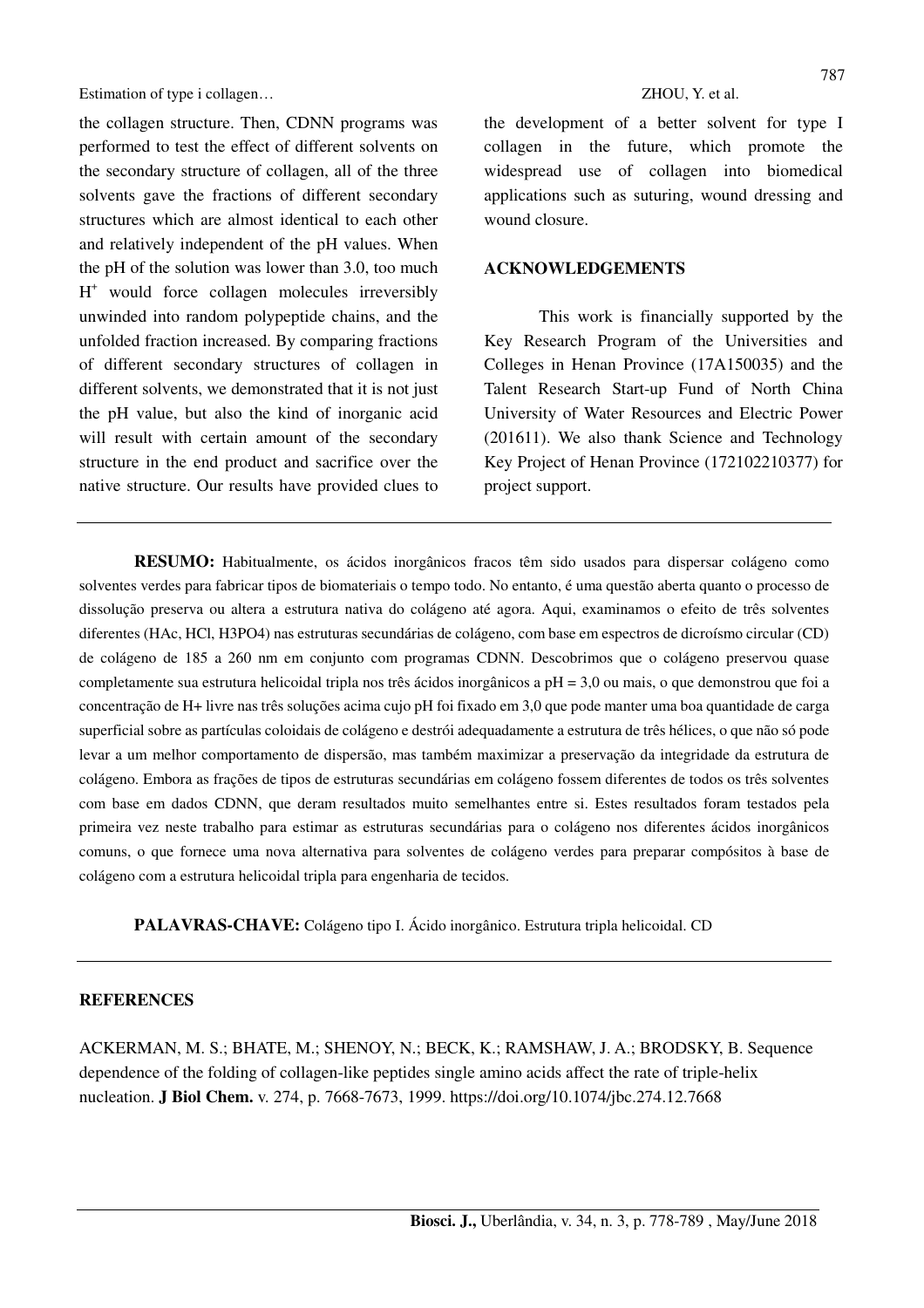BURCK, J.; ARAS, O.; BERTINETTI, L.; ILHAN,C. A.; ERMEYDAN, M. A.; SCHNEIDER, R.; ULRICH, A. S.; KAZANCI, M. Observation of triple helix motif on electrospun collagen nanofibers and its effect on the physical and structural properties. **Journal of Molecular Structure,** v. 1151, p. 73-80, 2018. https://doi.org/10.1016/j.molstruc.2017.09.030

BURCK, J.; HEISSLERR, S.; GECKLE, U.; ARDAKANI, M. F.; SCHNEIDER, R.; ULRICH, A. S. Resemblance of Electrospun Collagen Nanofibers to Their Native Structure. **Langmuir, v.** 29, p. 1562-1572, 2013. https://doi.org/10.1021/la3033258

DIPPOLD, D.; CAI, A.; HARDT, M.; BOCCACCINI, A.R.; HORCH, R.; BEIER, J. P.; SCHUBERT, D. W. Novel approach towards aligned PCL-Collagen nanofibrous constructs from a benign solvent system. **Materials Science and Engineering: C.** v. 72, p. 278-283, 2017. https://doi.org/10.1016/j.msec.2016.11.045

DONG, Z. X.; WU, Y. Q.; CLARK, R. L. Thermodynamic Modeling and Investigation of the Formation of Electrospun Collagen Fibers. **Langmuir.** V. 27, p. 12417-12422, 2011. https://doi.org/10.1021/la201859c

GHEZZI, C. E.; RISSE, P.; MARELLI, B. An airway smooth muscle cell niche under physiological pulsatile flow culture using a tubular dense collagen construct. **Biomaterials,** v. 34, p. 1954-1966, 2013. https://doi.org/10.1016/j.biomaterials.2012.11.025

HE, L.; MU, C.; SHI, J. Modification of collagen with a natural cross-linker, procyanidin. **International Journal of Biological Macromolecules,** v. 48, p. 354-359, 2011. https://doi.org/10.1016/j.ijbiomac.2010.12.012

PERDIGAO, J.; LAMBRECHTS, P.; VAN M. B. Morphological field emission-SEM study of the effect of six phosphoric acid etching agents on human dentin[J]. **Dent Mater,** v. 12, p. 262-271, 1996. https://doi.org/10.1016/S0109-5641(96)80033-9

QI, P. W.; ZHOU, Y. Y.; WANG, D. L.; HE, Z. H.; LI, Z. J. A new collagen solution with high concentration and collagen native structure perfectly preserved. **RSC Adv.,** v. 5, p. 87180-87186, 2015. https://doi.org/10.1039/C5RA14423J

RASHTRAPAL, Z.; MUKTY, S. Nanofibrous poly(3-hydroxybutyrate-co-3-hydroxyvalerate) /collagen/graphene oxide scaffolds for wound coverage. **Materials Science and Engineering: C.** v. 80, p. 129-134, 2017. https://doi.org/10.1016/j.msec.2017.05.138

SRIPRIYA, R.; KUMAR, R.; BALAJI, S.; KUMAR, M. S.; SEHGAL, P. K. Characterizations of polyanionic collagen prepared by linking additional carboxylic groups. **React Funct Polym.** v. 71, p. 62-69, 2011. https://doi.org/10.1016/j.reactfunctpolym.2010.11.005

SCHARNWEBER, D.; BORN, R.; FLADE, K.; ROESSLER, S.; STOELZEL, M.; Worch H. Mineralization behaviour of collagen type I immobilized on different substrates. **Biomaterials,** v. 25, p. 2371-2380, 2005.